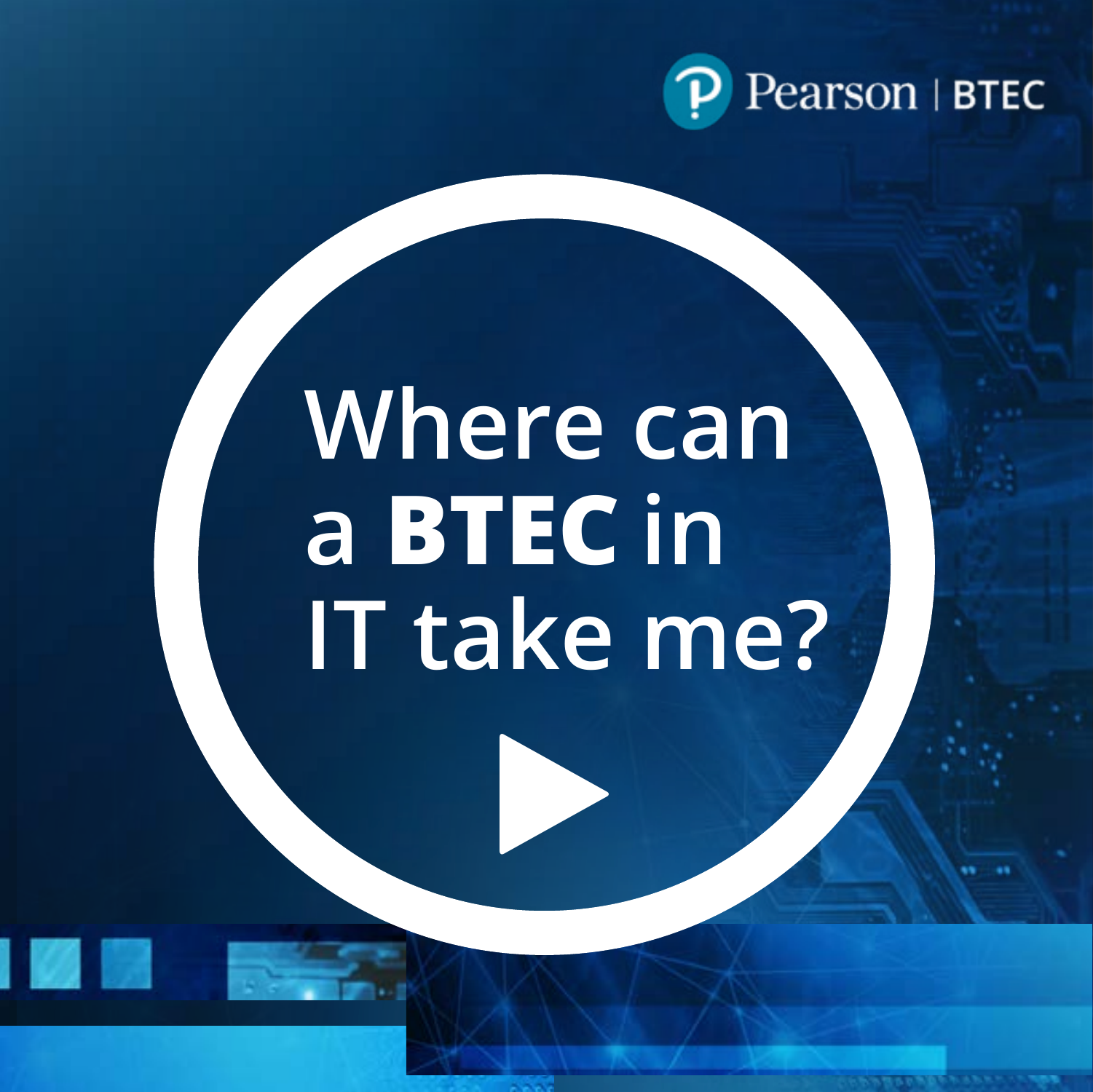### **Discover the careers you can pursue with your BTEC qualification**

#### **A BTEC in Information Technology**

**can give you the practical skills and knowledge to progress to your chosen career.** 

**If you're studying at Key Stage 4, the BTEC Tech Award in Digital Information Technology can give you a solid grounding to get you started. Once you know what you'd like to do, a BTEC National in Information Technology or Computing can help you progress to the role you want.**

**Take a look at the varied IT sector roles a BTEC can lead to.**

**Find out more at:**

**Visit quals.pearson.com/BTECITcareers**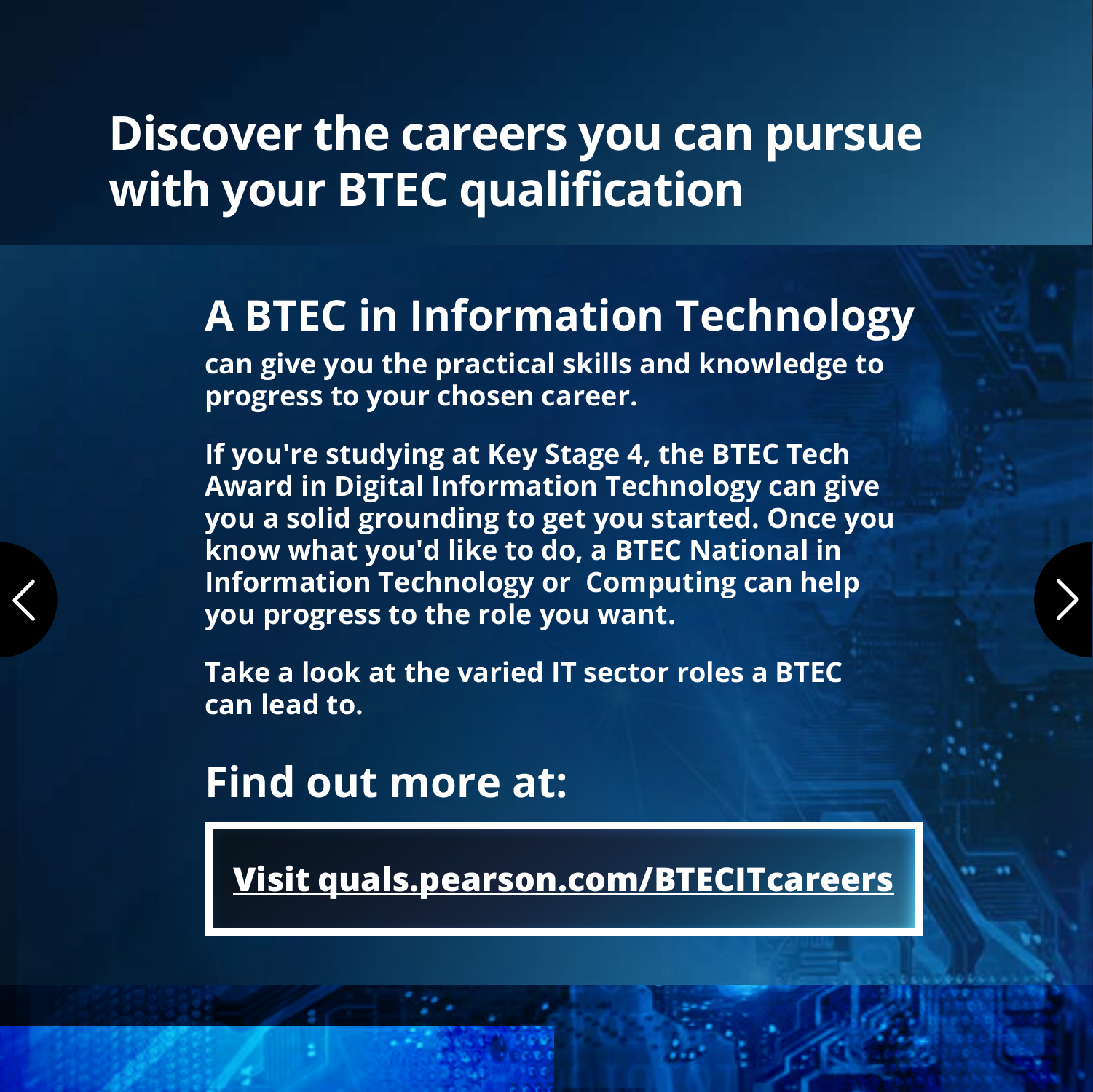### **IT Technician**

IT Technicians diagnose and fix hardware and software problems for a company's computer users. IT Technician responsibilities include installing and configuring computer hardware and being the primary point of contact for IT support within a company.



#### **Skills you'll need:**

| <b>↑ Problem solving and</b><br>decision making | <b>1</b> Network architecture                | <b>1 Computer hardware/</b><br>software maintenance |  |
|-------------------------------------------------|----------------------------------------------|-----------------------------------------------------|--|
| $\blacktriangleleft$ Communication              | <b>イ</b> Deploy and<br>administer IT systems |                                                     |  |

#### **Relevant BTEC:**

All units for the BTEC Nationals in Information Technology are relevant, but **Unit 12: IT Technical Support and Management** will give you a good understanding of the requirements for this role.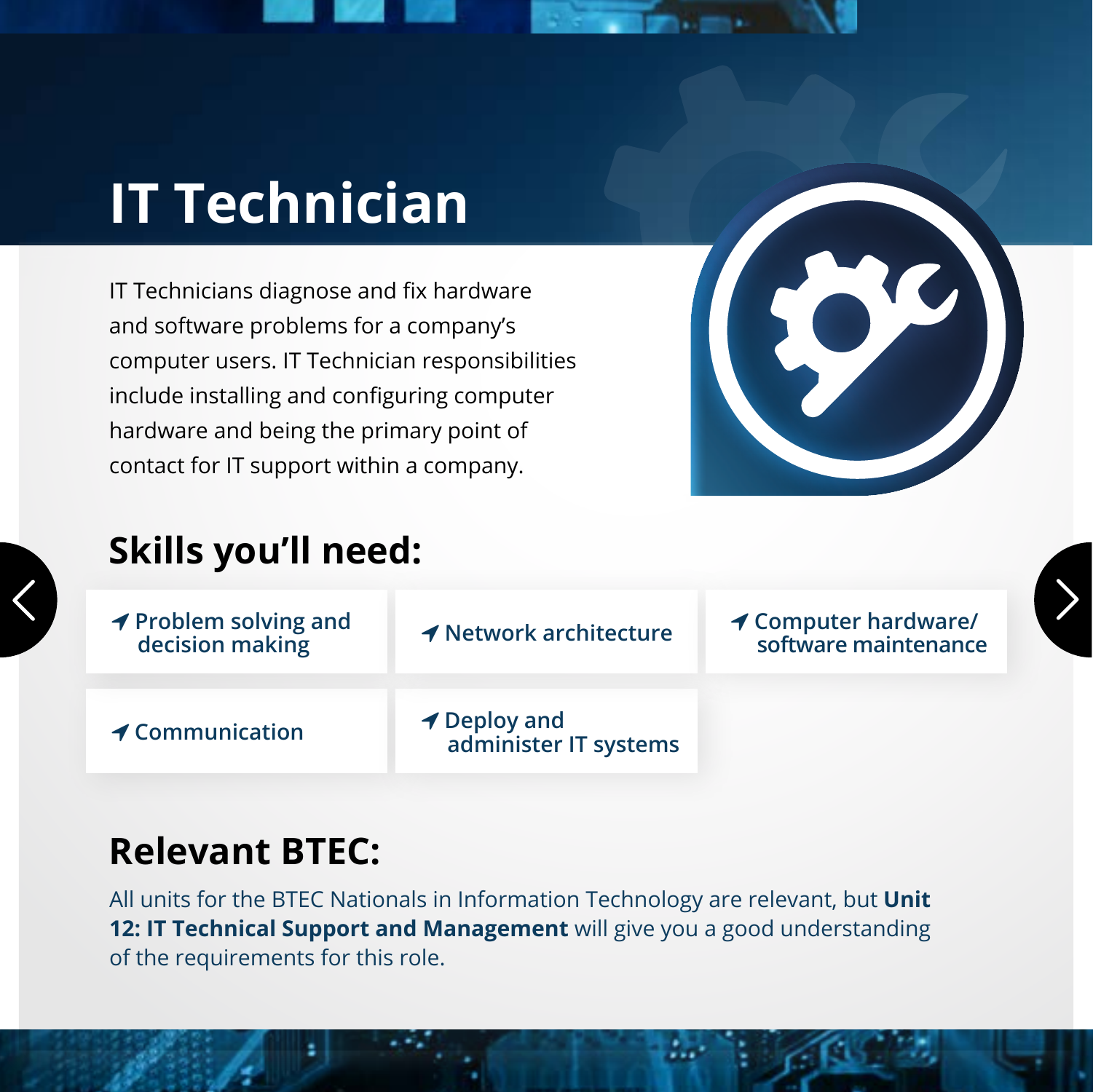### **Computer programmer/ Software Developer**

As a computer programmer, you'll write the code that makes software applications functional. You'll need to know a variety of computer languages and will troubleshoot and test programs as part of your day-to-day role. People with this career work closely with IT staff, managers, and end-users in their organisations to develop, maintain, and test computer programs.

#### **Skills you'll need:**

| <b>イProblem-solving</b>                     | <b>イ Communication and</b><br>collaboration | $\blacktriangleleft$ SQL databases |
|---------------------------------------------|---------------------------------------------|------------------------------------|
| <b>A</b> Knowledge of<br>computer languages | <b>イTest Driven</b><br><b>Development</b>   | <b>↑ Programming/Coding</b>        |

#### **Relevant BTEC:**

All units for the BTEC Nationals in Information Technology will support you, but **Unit 4: Programming** will help you progress in this field.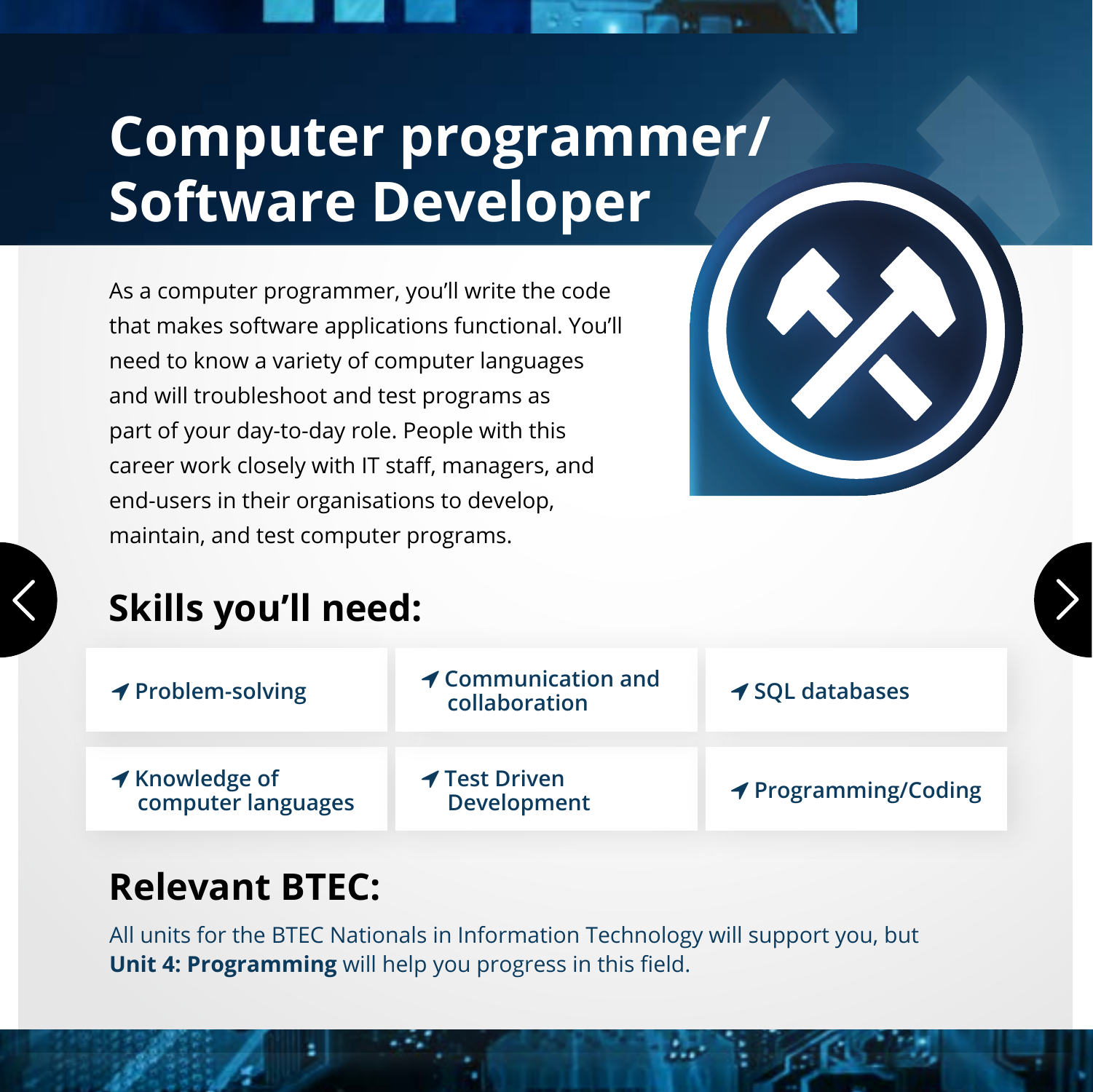### **Network Technician**

A Computer Network Technician helps businesses build and troubleshoot computer networks. In this role, you'll be responsible for setup, repair, and troubleshooting of both hardware and software products.



#### **Skills you'll need:**

- 
- **Problem solving Windows 7 10 Operating Systems**
- **Network administration**

- **◆ Maintain the condition of software and hardware**
- **Network configuration & connectivity and troubleshooting**

#### **Relevant BTEC:**

All units from the BTEC L3 Nationals in Information Technology will prepare you, but **Unit 1: Information Technology Systems**, **Unit 12: IT Technical Support and Management**, and **Unit 16: Cloud Storage and Collaboration Tools** from the BTEC L3 Nationals in Information Technology will help you learn some of the skills you'll need.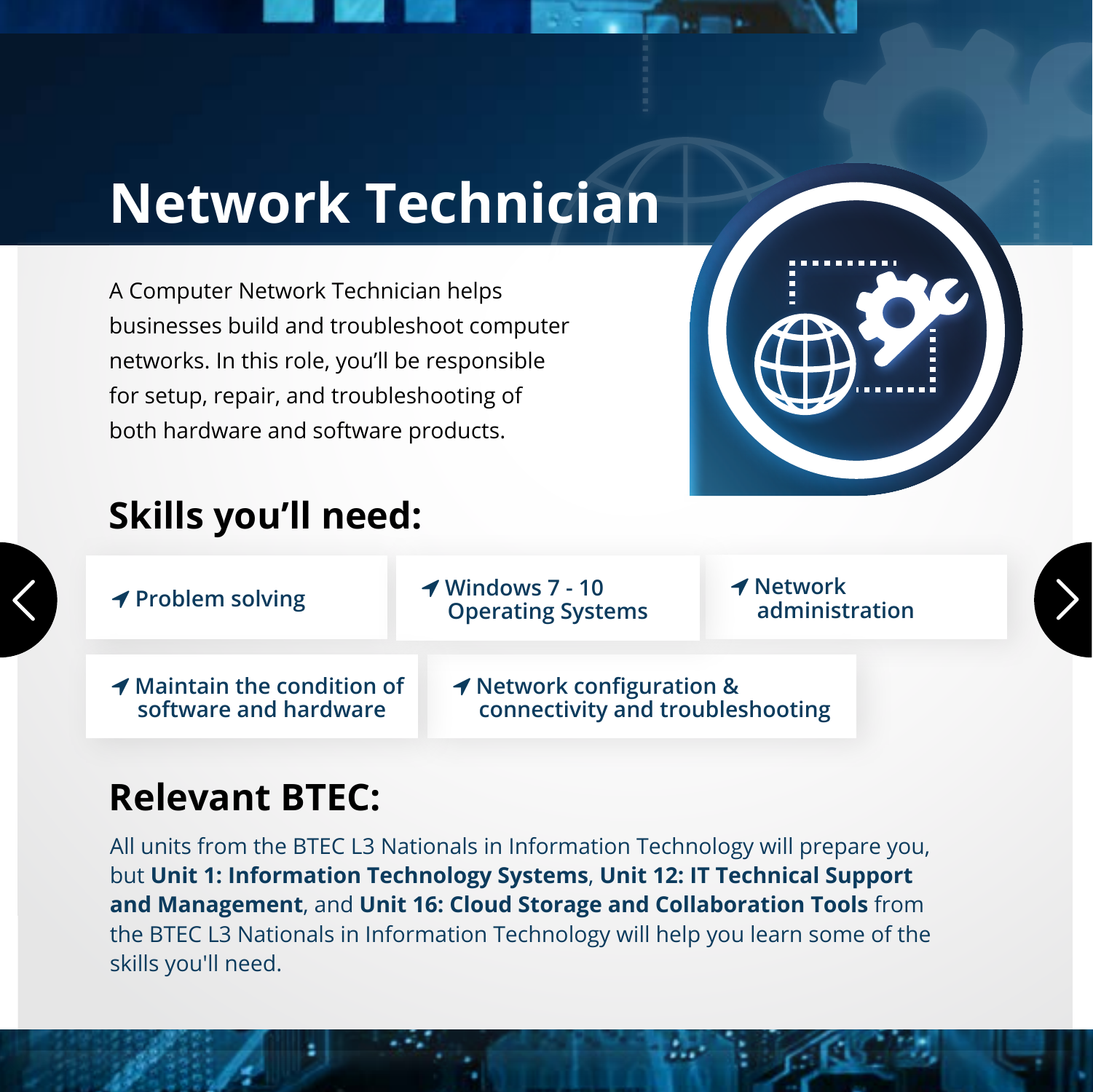### **Software Support Engineer**

Software Support Engineers address technical issues relating to software implementation. Alongside work on functionality and upgrades, they also resolve customer queries. Software support engineers work closely with development teams to identify and resolve technical problems and may also lead training classes to educate customers about software products.



#### **Skills you'll need:**

| $\blacktriangleleft$ Analytical and<br>problem-solving skills | $\blacktriangle$ Customer service | $\blacktriangleleft$ Programming/Coding |
|---------------------------------------------------------------|-----------------------------------|-----------------------------------------|
| $\blacktriangleleft$ Communication                            | <b>1</b> Attention to detail      | $\blacktriangleleft$ Software testing   |

#### **Relevant BTEC:**

All units from the BTEC L3 Nationals in Information Technology are relevant but completing **Unit 1: Information Technology Systems**, **Unit 4: Programming**, and **Unit 7: Mobile Apps Development** will give you a good understanding of what's required.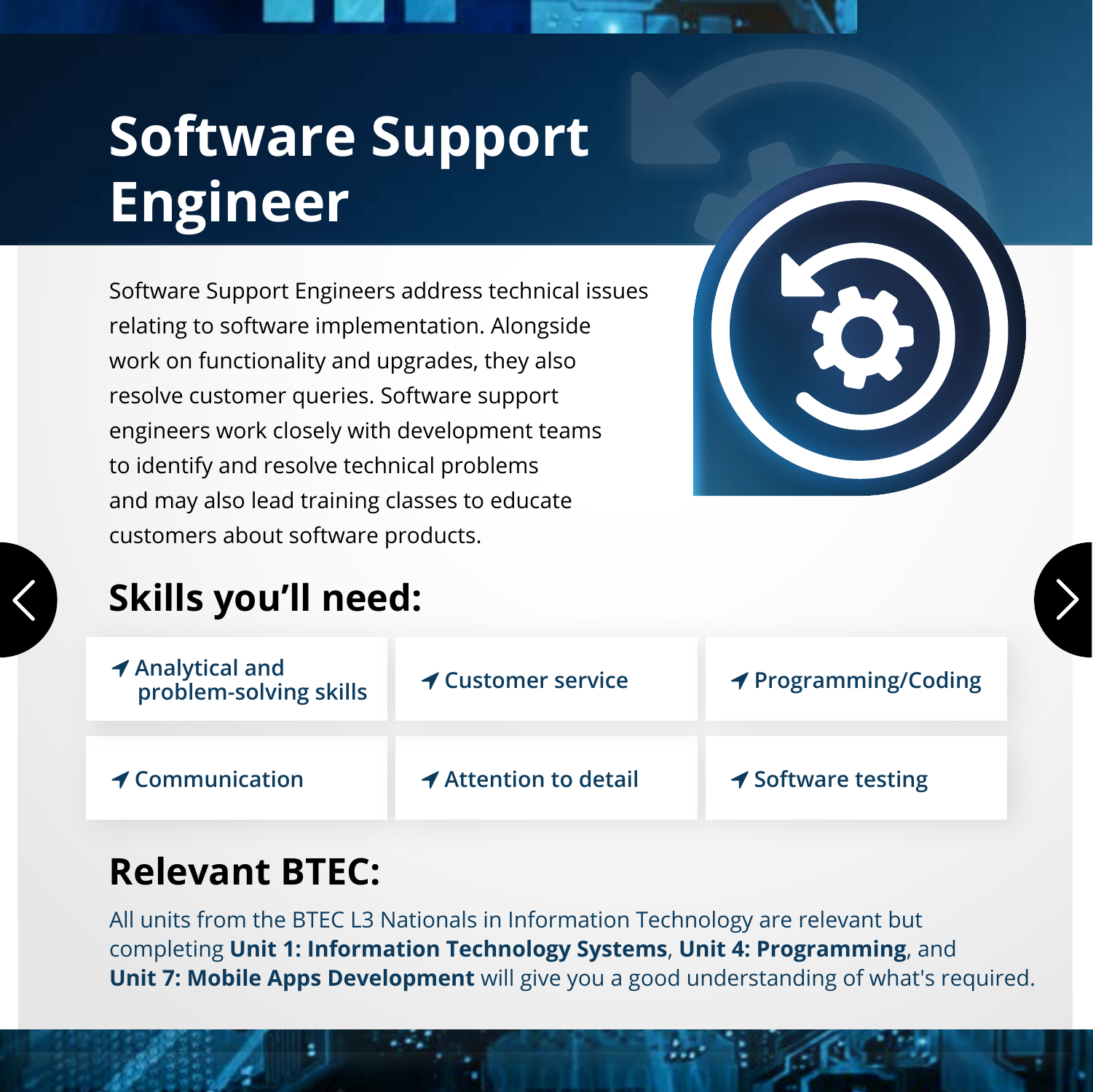### **Network support specialist**

Computer support specialists provide help and advice to computer users and organizations. These specialists either support computer networks or they provide technical assistance directly to computer users.



**Communication**

#### **Skills you'll need:**

| <b>1 Customer service</b> | $\blacktriangleleft$ Network<br>administration                          | $\blacktriangleright$ Windows 7 - 10<br><b>Operating Systems</b>            |
|---------------------------|-------------------------------------------------------------------------|-----------------------------------------------------------------------------|
| <b>イProblem-solving</b>   | <b>↑ Network configuration</b><br>& connectivity and<br>troubleshooting | $\blacktriangleright$ Maintain the condition<br>of software and<br>hardware |

#### **Relevant BTEC:**

All units from the BTEC L3 Nationals in Information Technology will prepare you to become a network support specialist, but take a look at **Unit 1: Information Technology Systems**, **Unit 9: IT Project Management**, and **Unit 16: Cloud Storage and Collaboration Tools** in particular.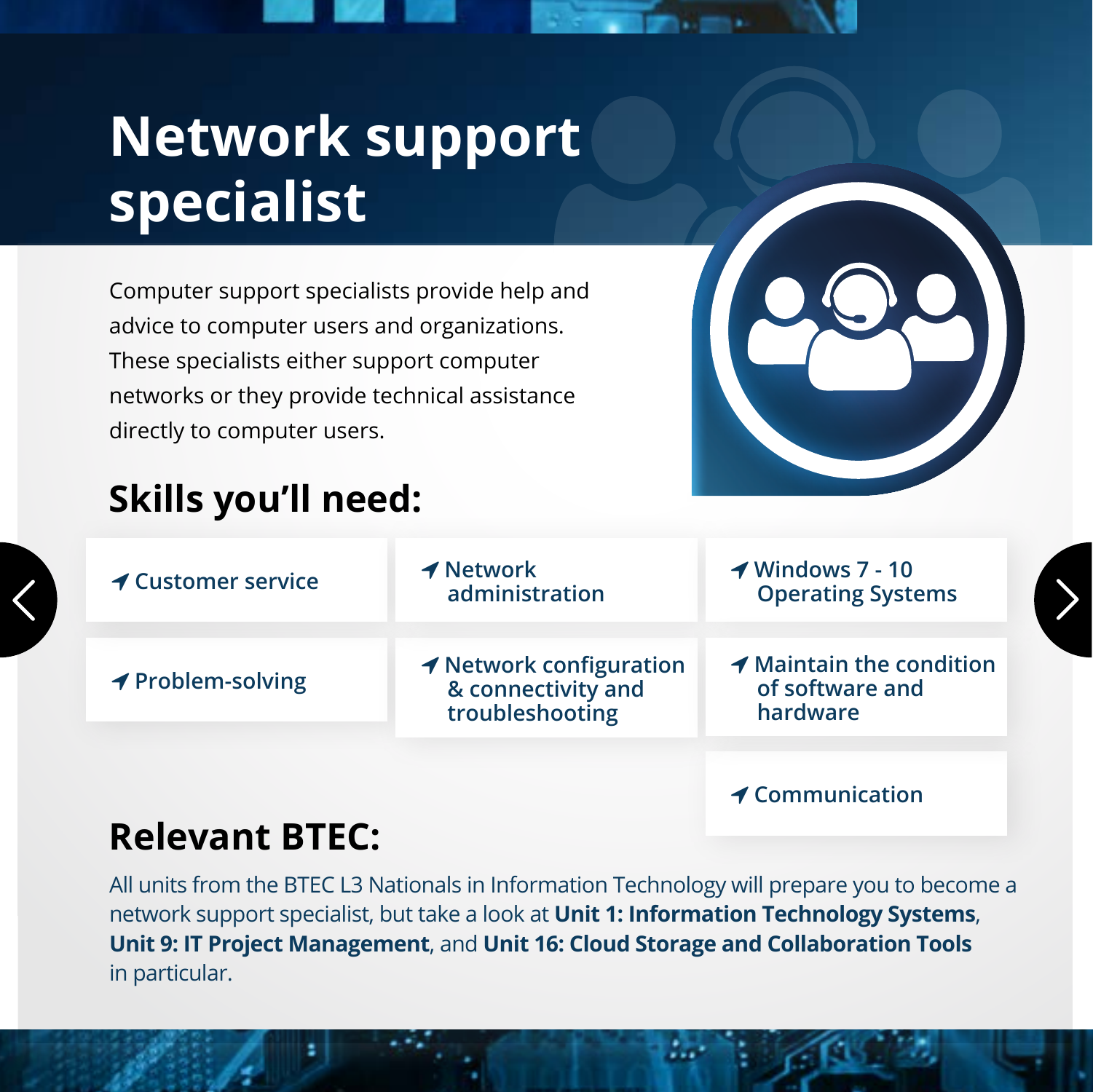### **Data analyst**

Data analysts take the data collected by business and uses it to help companies make better business decisions. or transportation costs. They are responsible for collecting and interpreting data and identifying patterns and trends in data sets.



#### **Skills you'll need:**

| <b>↑ Attention to detail</b> | <b>↑</b> Programming<br>languages | $\blacktriangleleft$ Spreadsheets<br>$\triangleleft$ SQL |  |
|------------------------------|-----------------------------------|----------------------------------------------------------|--|
| B. J. BTF <i>A</i> .         |                                   |                                                          |  |

#### **Relevant BTEC:**

All units for the BTEC Nationals in Information Technology will be relevant, but **Unit 5: Data Modeling**, **Unit 19: The Internet of Things**, and **Unit 21: Business Process and Modelling Tools** will help get you on track.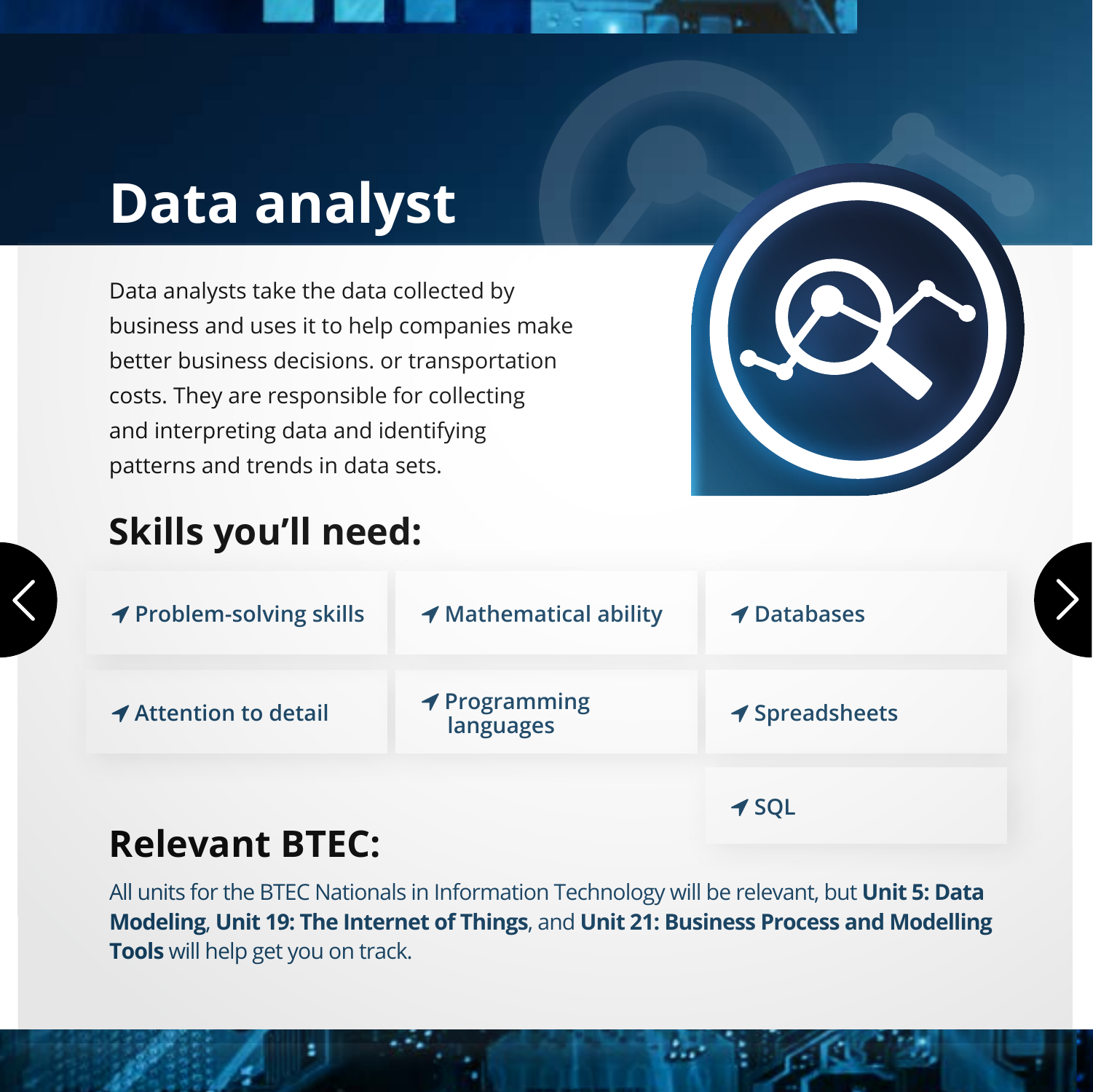## **Digital Marketer**

Digital marketers oversee the online marketing strategy for their business. They plan and execute digital (including email) marketing campaigns and design, maintain and supply content for the organisation's website. As a digital marketer, you'll also analyse and report on visitor data and devise new ways to market products.



#### **Skills you'll need:**

 **Web development** 

*<u>A* Editing and writing **A** Analytical skills</u>

**Project management**

#### **Relevant BTEC:**

Build your knowledge and skills for this role by studying **Unit 1: Information Technology Systems** and **Unit 20: Enterprise in IT** from the BTEC L3 Nationals in Information Technology.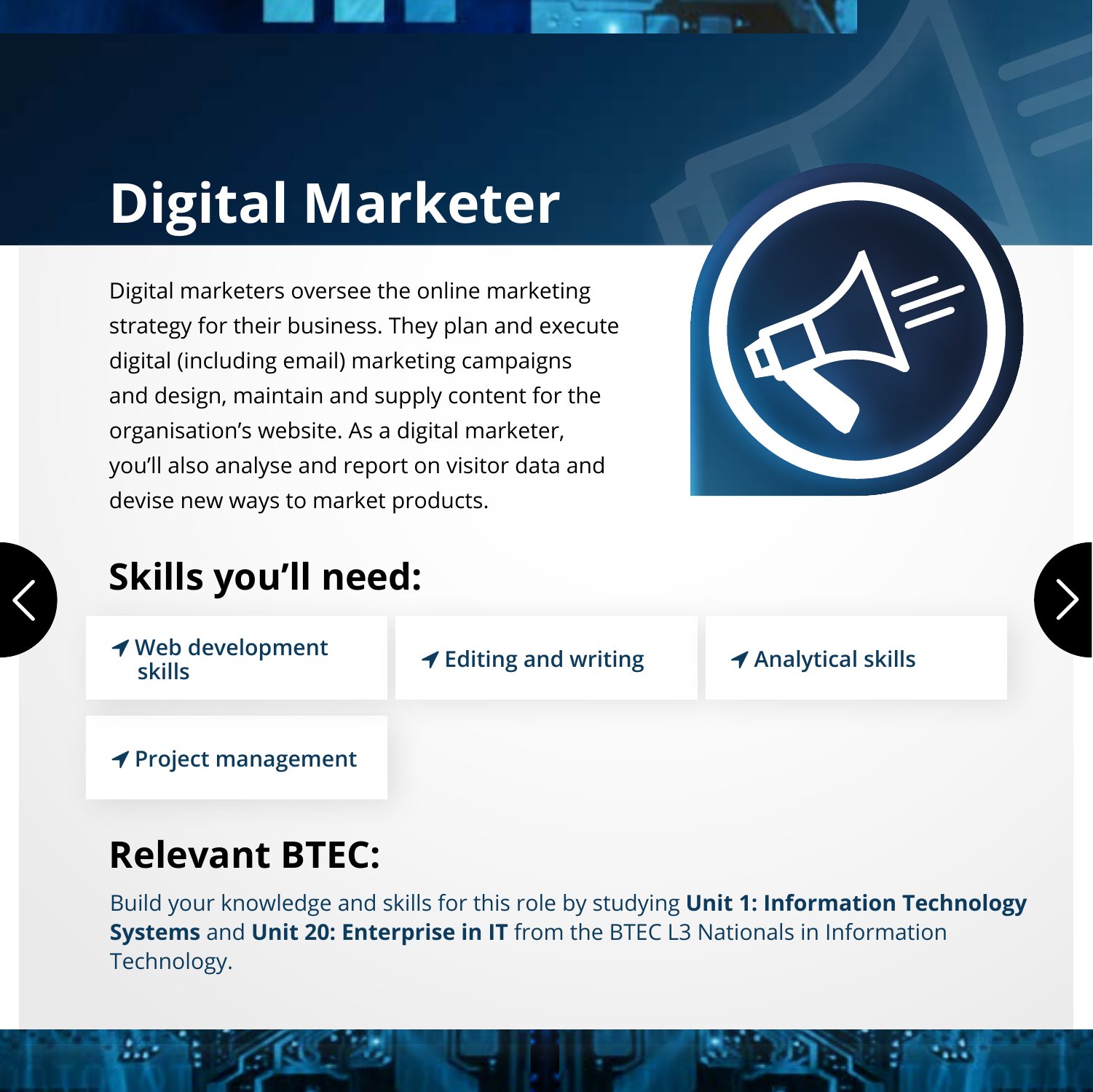### **Web Developer**

As a web developer, you'll be responsible for designing, coding and modifying websites. Web developers work to create visually appealing sites that feature user-friendly design and clear navigation.



#### **Skills you'll need:**

 **Coding and markup** 

**language Analytical skills**

#### **Relevant BTEC:**

All units from the BTEC L3 Nationals in Information Technology will prepare you, but **Unit 6: Website Development** will be especially useful for learning how to develop websites.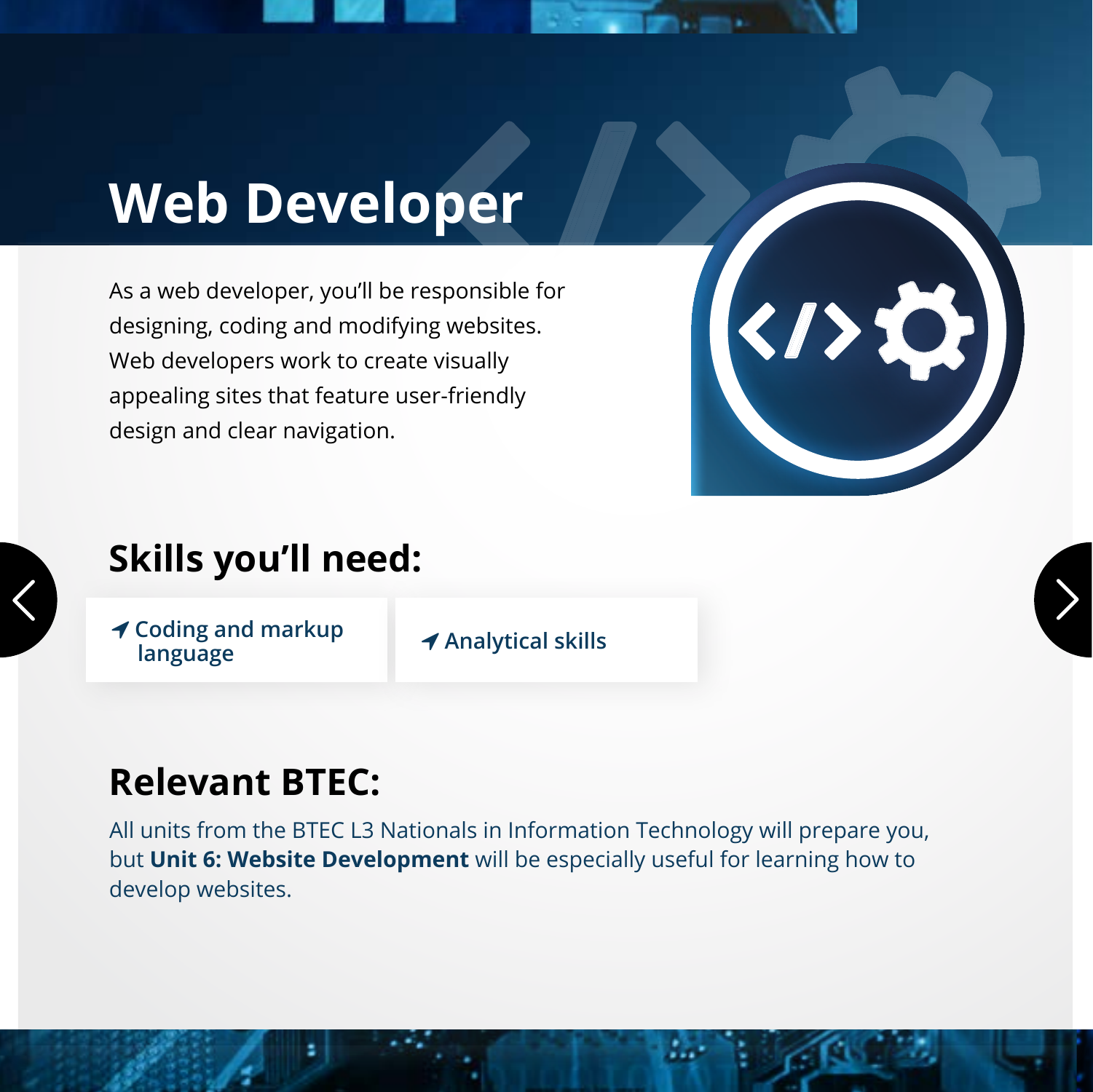### **IT Project Manager**

An IT project manager is the person who manages the timelines and budgets of an information technology project. They ensure that implementation is seamless and their role is varied - projects could take a week or even years.



#### **Skills you'll need:**

**∕** Reporting *A* Time management *A* Communication *A* Problem-solving

#### **Relevant BTEC:**

Along with all units for the BTEC Nationals in Information Technology, **Unit 9: IT Project Management** in particular will give you a good understanding of project management in the IT sector.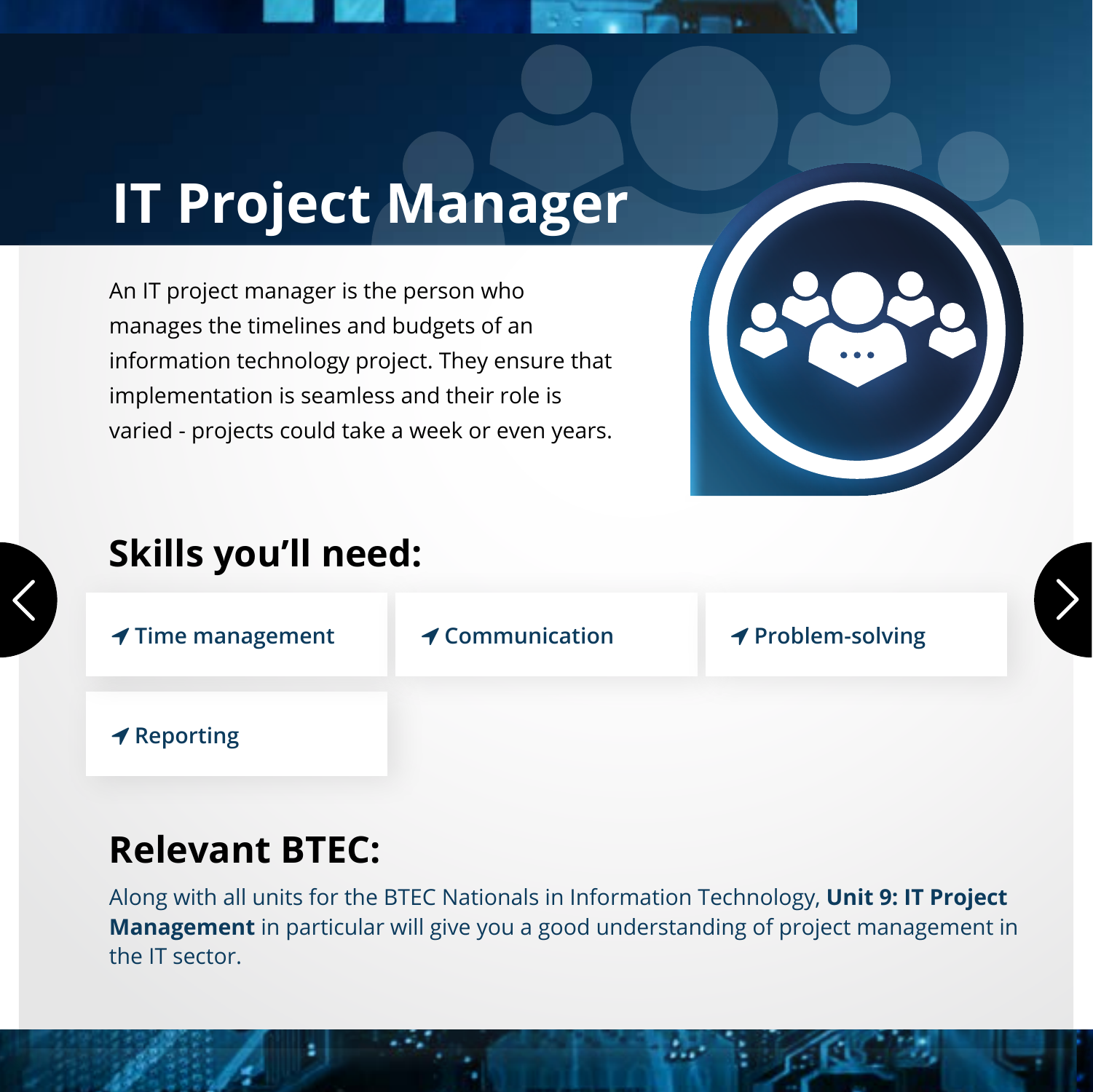### **1st Line Technical Support**

As a 1st line technical support worker, you'll be responsible for providing technical support to external customers, assisting them with hardware and software problems via phone, email or onsite. You'll need to take ownership of problems and be proactive in helping people with their issues.



#### **Skills you'll need:**

| $\blacktriangleleft$ Communication | <b>1</b> Understanding of computer<br>hardware set-up |
|------------------------------------|-------------------------------------------------------|
| <b>1 Customers service</b>         | <b>↑ Problem-solving</b>                              |

#### **Relevant BTEC:**

If you're planning to work in technical support, **Unit 1: Information Technology Systems** and **Unit 12: IT Technical Support and Managemen**t, along with all other units, could be very useful.